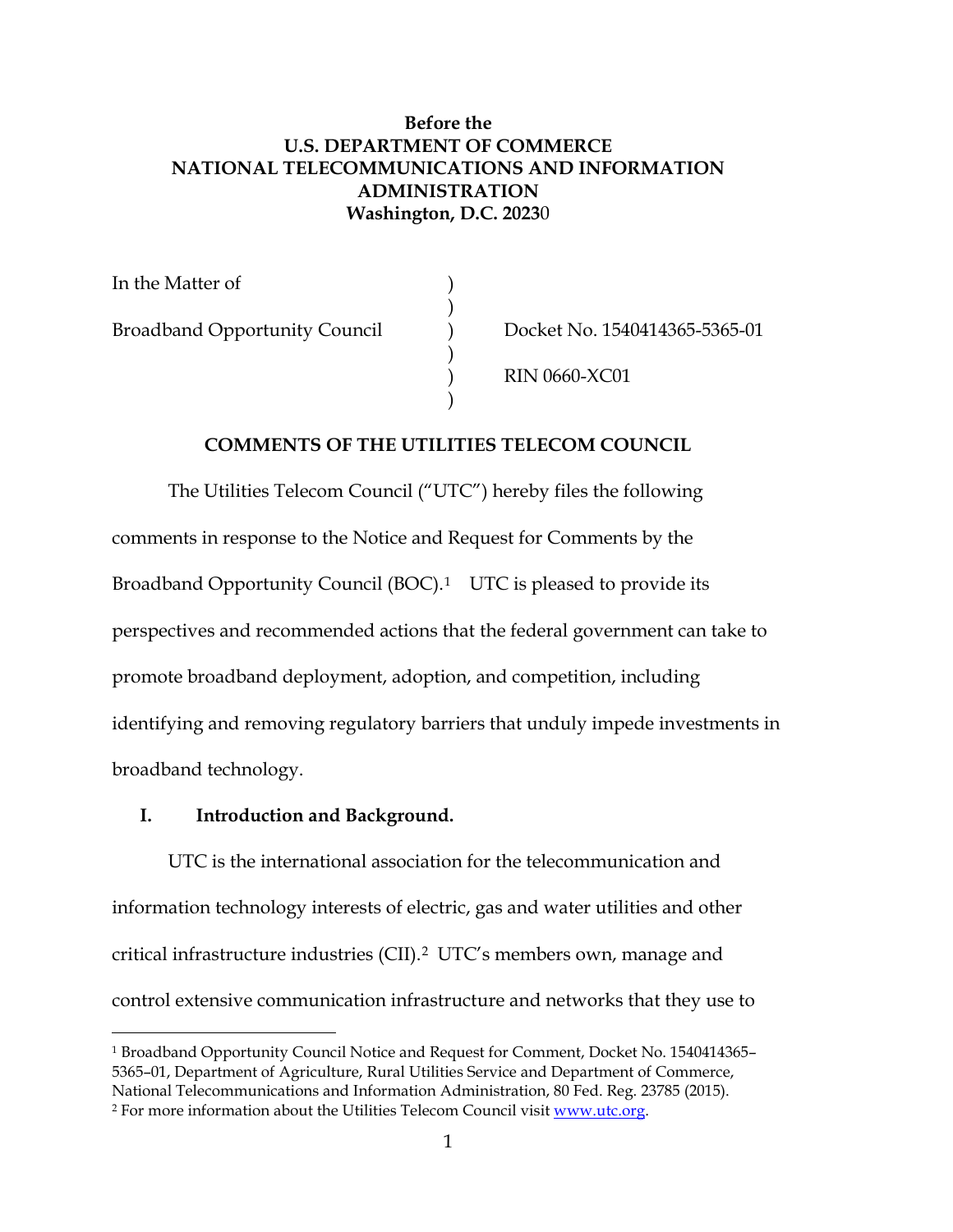monitor and control the safe, secure and effective delivery of essential electric, gas and water services to the public at large. Owing to the essential nature of the underlying services that they support, these communications systems are designed, built and operated to high standards for reliability.

UTC has created a Rural Broadband Council to assist utilities that are interested in deploying broadband in rural unserved and underserved communities.[3](#page-1-0) The RBC has been focused on helping utilities to access federal funding for their rural broadband deployments, which has helped utilities to be able to cost-effectively deploy broadband networks and provide broadband services to unserved areas. Today, there are many utilities that are providing broadband to the communities that they serve.

# **II. The BOC Should Consider Ways to Accelerate the ETC Certification Process or Eliminate the Requirement of ETC Certification to Receive Support from the Connect America Fund,**

One of the first issues that utilities have encountered has been obtaining eligible telecommunications carrier (ETC) status in order to qualify for access to the Connect America Fund (CAF). ETC status is a requirement, because the CAF evolved from the Universal Service Fund, and the enabling statute requires that USF applicants become ETCs.[4](#page-1-1)

<span id="page-1-0"></span> <sup>3</sup> For more information about the Rural Broadband Council visit

<span id="page-1-1"></span>[www.ruralbroadbandcouncil.org.](http://www.ruralbroadbandcouncil.org/) 4 *See* Section 54.201 of the Communications Act of 1934 (defining eligible telecommunications carriers, generally, and stating that (1) Only eligible telecommunications carriers designated under this subpart shall receive universal service support distributed pursuant to part 36 of this chapter, and subparts D and E of this part.)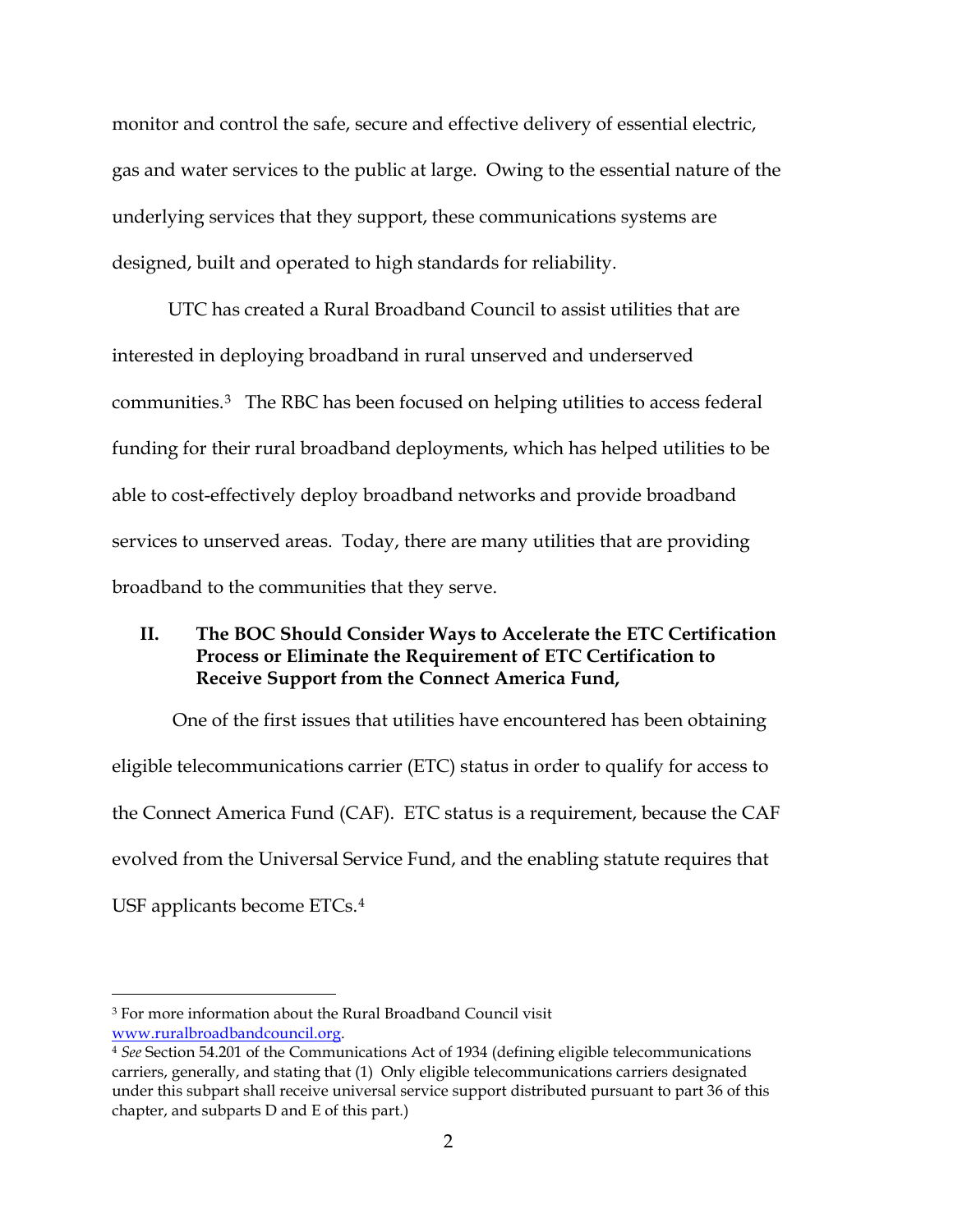The FCC has attempted to address this barrier by allowing utilities to obtain ETC status after they have been provisionally awarded funding under CAF.[5](#page-2-0) This enables utilities to apply for funding, even though they have not been awarded ETC status, thus helping to reduce this barrier to access to broadband funding. The Commission has also established a process by which utilities may request that the FCC intervene if states do not grant ETC status within prescribed timelines.<sup>[6](#page-2-1)</sup>

While some states have processed ETC certification requests in a timely manner, there have been several utilities that have not been able to obtain ETC status within the prescribed timelines and have sought a waiver from the FCC.[7](#page-2-2) Thus, ETC status can still be a barrier for utilities to obtain access to federal funding.

UTC suggests that the BOC consider ways to reduce ETC status as a barrier to broadband funding by accelerating the certification process or eliminating the requirement. Electric utilities are interested in providing broadband to their communities and they are interested in offering voice services as well. But, the panoply of regulatory requirements that go along with ETC status – particularly the time and expense of obtaining ETC certification – can

<span id="page-2-0"></span> <sup>5</sup> *Connect America Fund,* Report and Order and Further Notice of Proposed Rulemaking, WC Docket No. 10-90, 29 FCC Rcd 8769 at ¶22.

<span id="page-2-1"></span><sup>6</sup>*Id*.

<span id="page-2-2"></span><sup>7</sup> *See e.g.* Petition for Waiver and Request for Extension of Time to File Proof of ETC Designation of Northeast Rural Services, Inc. in WC Docket No. 10-90 (filed June 2, 2015); Petition for Waiver and Request for Extension of Time to File Proof of ETC Designation of Midwest Energy Cooperative D/B/A Midwest Connections, WC Docket No. 10-90 (filed May 27, 2015).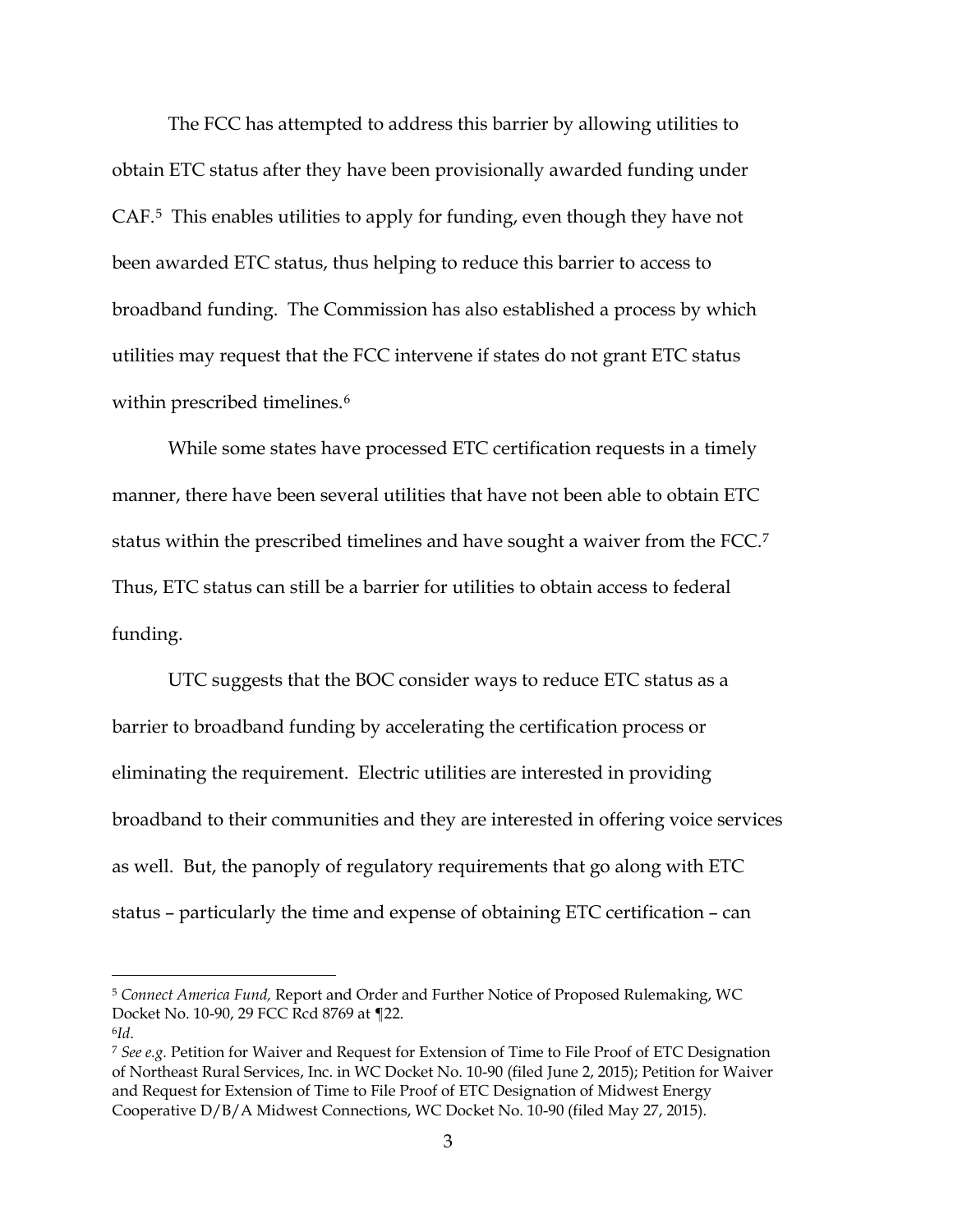discourage utilities from seeking federal funding for broadband deployment. This in turn may prevent utilities from deploying broadband networks and offering broadband services altogether.

UTC believes that ETC certification represents an unnecessary barrier to broadband deployment. There are other ways to ensure that a broadband provider is legally, financially, and technically qualified to provide broadband services. Moreover, requiring broadband providers to offer voice services may be unnecessary as well. Utilities may voluntarily choose to offer voice services without being required to do so; and these services may meet standards for reliability without any such regulatory requirements. In short, broadband should be the driver here; policymakers should let regulatory requirements for voice services become a barrier to broadband deployment.

## **III. The BOC Should Consider Ways to Reduce Barriers to the Use of Utility Easements and Rights of Way for Communications Purposes.**

In addition to ETC status, utilities may also be discouraged or prevented from offering broadband services to the extent that they are subject to legal actions for using their easements and rights of way for communications purposes. This is a real issue for utilities, having been the subject of legal actions that have resulted in significant liability.<sup>8</sup> Moreover, there is uncertainty surrounding this issue because different states may interpret easements and rights of way differently. Some may require an affirmative grant of authority to

<span id="page-3-0"></span> <sup>8</sup> Recently, a judgement of \$79 million was awarded against a telecom subsidiary of an electric utility. *Chase Barfield, et al. v. Sho-Me Power Electric Cooperative, et al.*, Case No. 2:11-cv-4321NKL (W.D. Mo., 2015)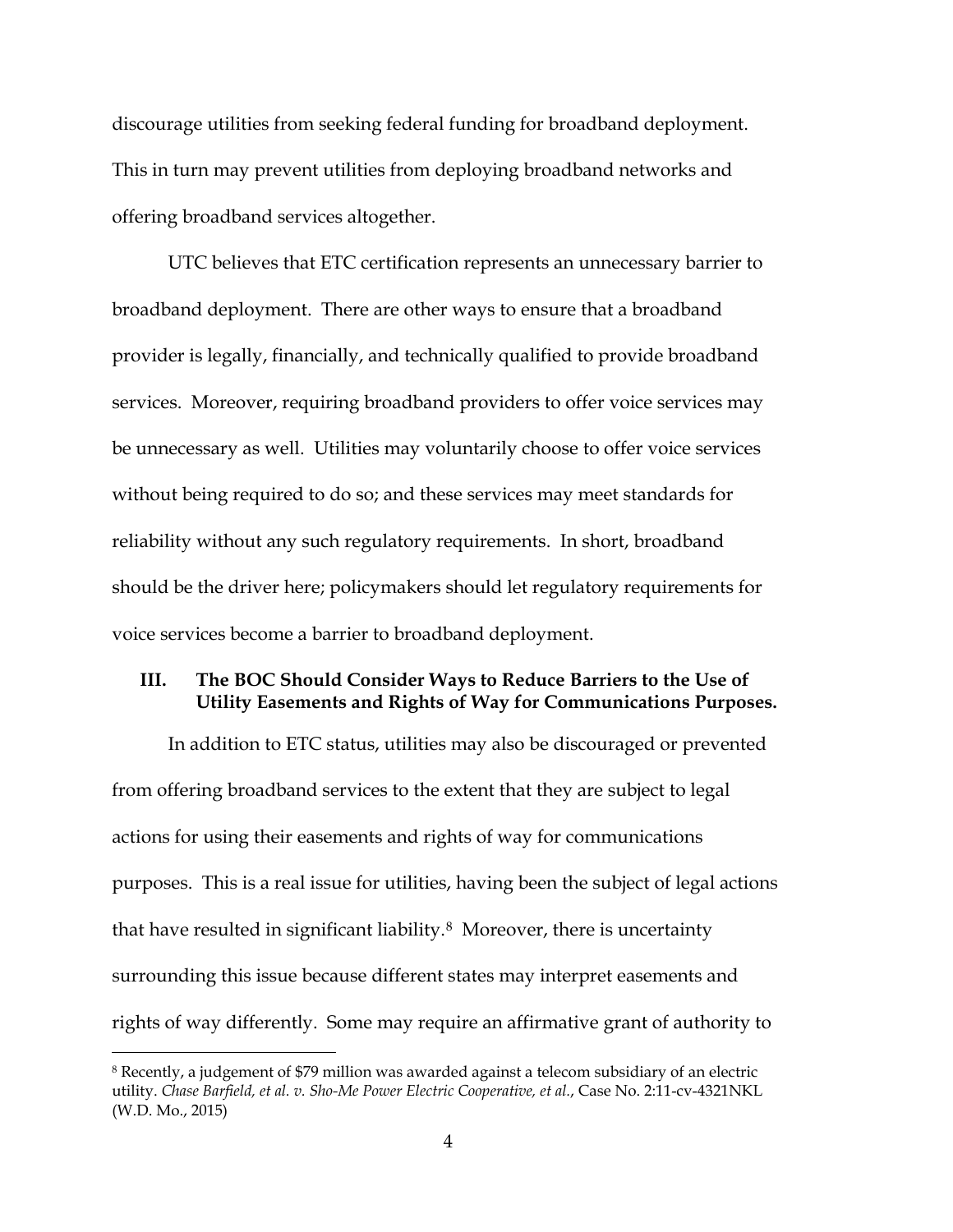use the easement or right of way for communications purposes; whereas other states may permit the use of the easement or right of way for communications purposes so long as there are no restrictions against such use. Utilities need certainty on this issue in order to provide broadband services.

As a legal matter, there is no reason for utilities to incur liability for using their existing easements and rights-of-way for communications purposes. This is so because there is no discernable impact on the underlying property when utilities use their existing easements and rights of way for communications purposes. Because there is no diminution of the value of the underlying property rights, there should be no liability from utility use of their easements and rights of way for communications purposes.<sup>[9](#page-4-0)</sup>

Alternatively, there is no reason for utilities to incur liability for using their existing easements and rights of way for communications, because in many cases broadband or commercial traffic is merely traveling on additional strands of fiber within the same cable that is already deployed for smart grid, such that this use does not exceed the scope of the easement or right of way. Where the broadband traffic is carried over the same strands, the BOC could also treat the broadband traffic as just additional packets of data that do not exceed the scope of the easement or right-of-way.

<span id="page-4-0"></span> <sup>9</sup> In the cases of FTTH deployments, there are studies that show that property values are increased by the existence of access to fiber networks.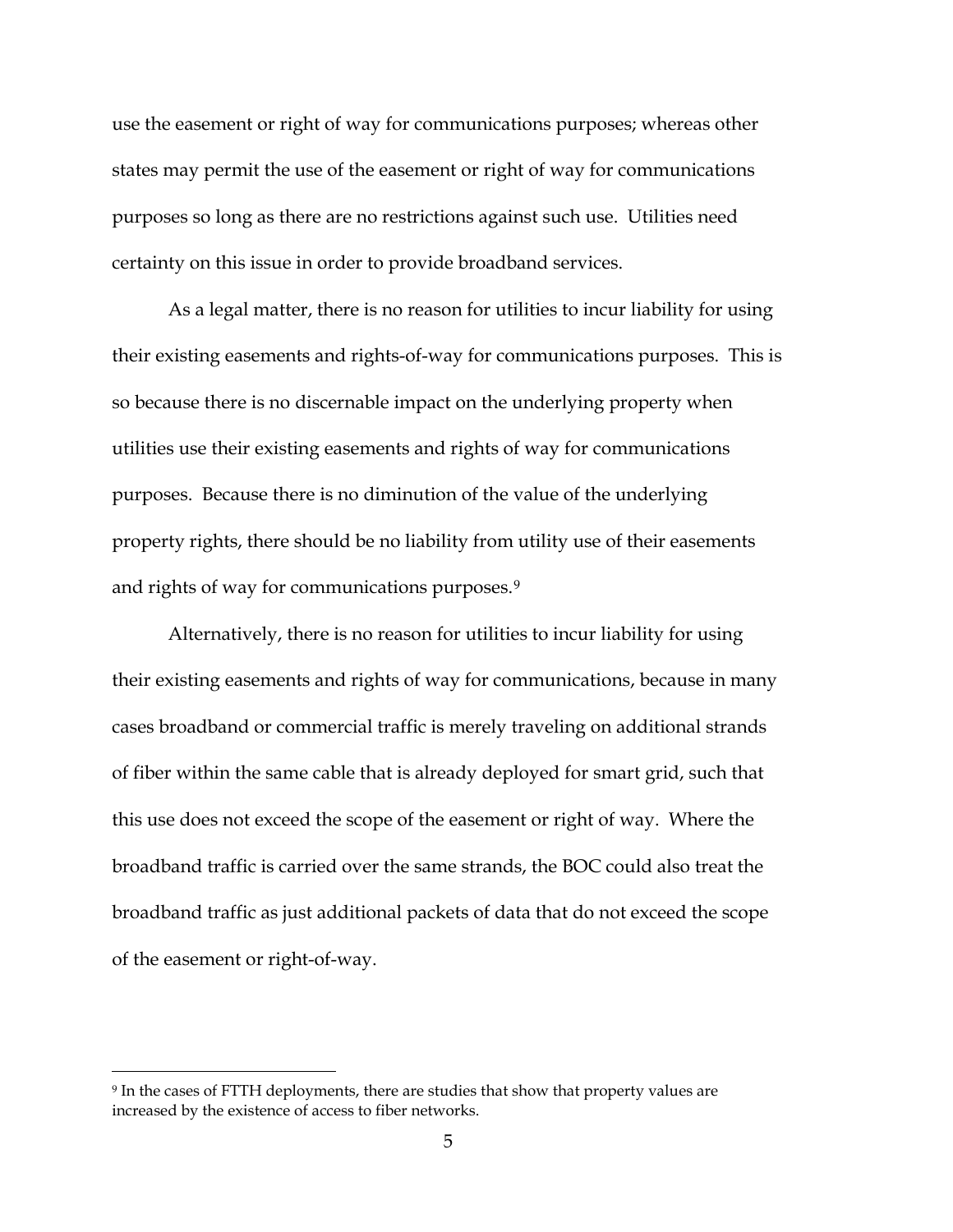UTC submits that policymakers can adopt a solution to this problem: they can clarify for purposes of state property law that the use of utility easements and rights-of-way for communications purposes is permissible within the scope of their existing utility easements and rights-of-way. There is precedent for this. The state of Texas passed a law that clarified that no additional easements are necessary for utilities to offer broadband over power line (BPL) services.[10](#page-5-0) This provision stated as follows:

Because BPL systems provide benefits to electric delivery systems, the installation of a BPL system on an electric delivery system shall not require the electric utility or the owner of the BPL system or an entity defined in Section 11.003(9) to obtain or expand easements or other rightsof-way for the BPL system or to give additional consideration as a result of the installation or the operation of a BPL system. For purposes of this section, installation of a BPL system shall be deemed to be consistent with installation of an electric delivery system.<sup>[11](#page-5-1)</sup>

As explained above, policymakers may clarify that the use of utility easements and rights of way for communications purposes is within the scope of the utility easement, whether the communications are used for utility purposes or not. Again, this is so because the use of the existing easement and right of way does not result in any diminution of the property rights of the underlying landowner, and may in fact increase the value of the property.

### **IV. The BOC Should Consider Ways to Promote Dual-Purpose Programs**

In a similar way that UTC suggests promoting the use of utility easements for both electric and communications purposes, UTC also suggests that the BOC

<span id="page-5-0"></span> <sup>10</sup> Tex. Util. Code. §43.054

<span id="page-5-1"></span><sup>11</sup> *Id*.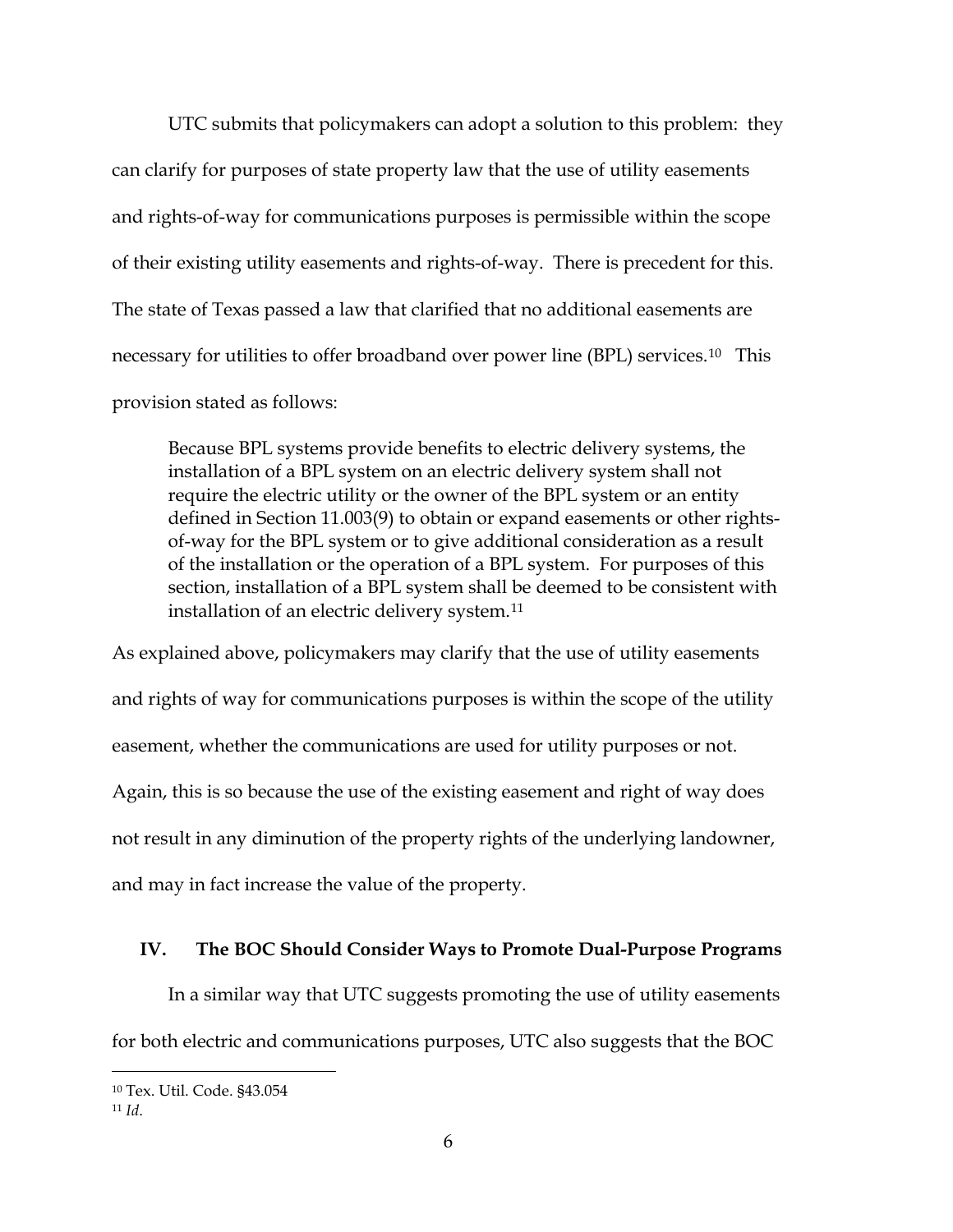consider ways to leverage funding from electric and broadband programs to support both broadband and electric services. This would promote synergies and economies of scale that would make more effective use of limited funding, instead of restricting funding for one purpose or another.

Currently funding programs are siloed so that they restrict funding from being used for other purposes besides broadband or electric services. This ignores the reality of today's networks: which is that broadband and electric networks are complementary and support one another. Today's utility networks use communications to support a variety of applications, such as remote monitoring and control of utility substations, as well as transmission and distribution automation systems. As these systems become more pervasive and the functionality is enhanced, bandwidth requirements increase – leading to the need for broadband communications capabilities.

At the same time, broadband deployment is advanced by leveraging utility infrastructure. The systems are hardened and made more reliable in order to meet higher standards for electric services. Moreover, coverage is improved because the broadband network can be extended to areas that could otherwise not be served economically, based solely on residential broadband services alone. Finally, there are additional potential synergies that can produce ancillary benefits, such as improving the reliability of services such VoIP that are carried over broadband networks.

7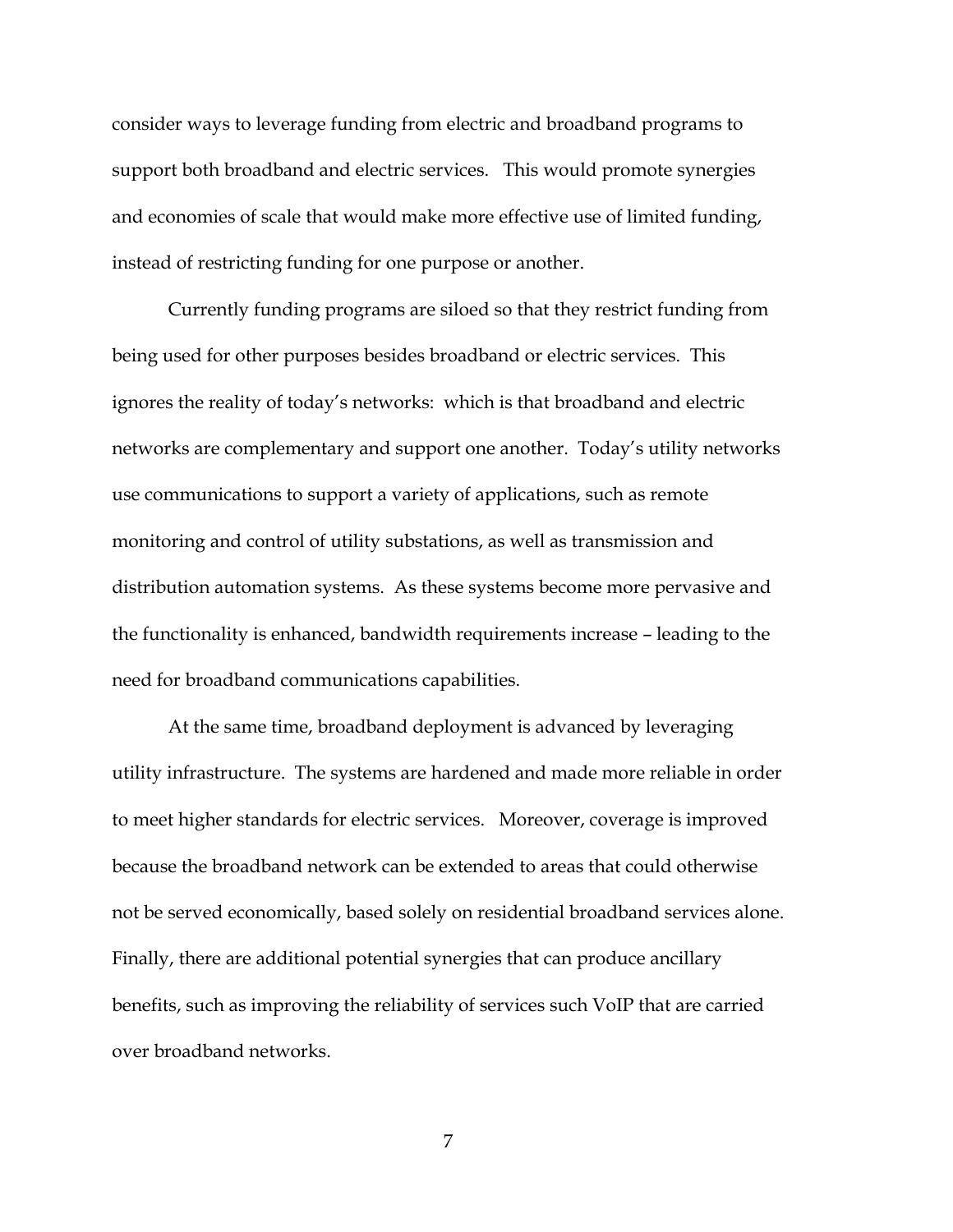# **V. The BOC Should Consider Eliminating the Right-of-First-Refusal (ROFR) for Price Cap Carriers to Receive CAF Support in Unserved Areas.**

One of the principal barriers that exist for utilities to access the Connect America Fund is the FCC's policy that provides price cap carriers with a right-offirst-refusal ("ROFR") for CAF support in unserved areas. This Faustian bargain that the Commission entered into with the price cap carriers has not proven effective at increasing broadband deployment in rural areas. The price cap carriers have mainly deployed only at the edge of their existing coverage areas (i.e. underserved areas); they have largely avoided deploying in areas outside of their existing service territories (i.e. areas that are truly unserved). Even the FCC commissioners have voiced their reluctance to support the ROFR.

The Commission should not give incumbents a right-of-first refusal to CAF support, which thwarts the competitive forces that would otherwise be unleashed by allowing other entities besides price cap carriers and rural LECs to receive CAF support. UTC has urged the Commission to open up access to the CAF to any entity, not just price cap carriers and rural LECS.[12](#page-7-0) The monopoly that price cap carriers currently enjoy over access to CAF has created inefficiencies and encouraged price cap carriers to decline support in unserved areas.

<span id="page-7-0"></span> <sup>12</sup> *See e.g.* Letter to Marlene H. Dortch, Secretary, Federal Communications Commission from Brett Kilbourne, Deputy General Counsel, Utilities Telecom Council in WC Docket No. 10-90 (filed Dec. 9, 2013) *and* Statement of the Utilities Telecom Council in WC Docket No. 10-90 (filed Sept. 11, 2013).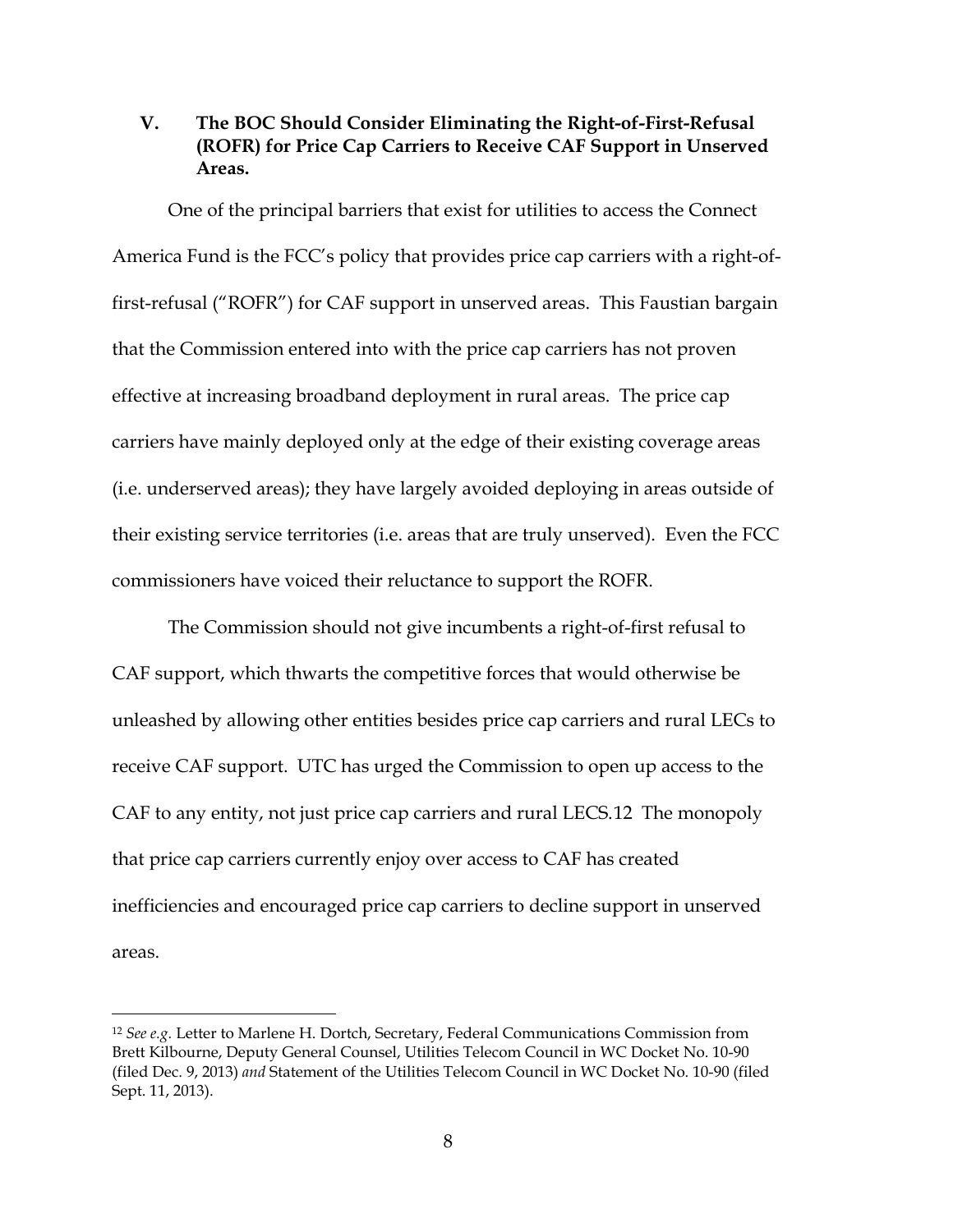The FCC has taken an important first step in breaking down this monopoly by eliminating the ROFR in areas where entities have submitted proposals to provide rural broadband experiments. In response, many entities, including utilities have submitted proposals and the Commission has awarded funding to some of these applicants. Still, price cap carriers and rural LECs continue to enjoy a right of first refusal in other areas, which encourages regulatory gamesmanship by incumbents, thereby frustrating the Commission's goals of promoting diversity as part of the rural broadband experiments. In order to promote competition to provide broadband in rural areas, the BOC should consider ways to eliminate the ROFR in all areas, not just those areas where rural broadband experiments have been proposed.

#### **VI. UTC Responses to Selected Questions Posed by the BOC**

With the preceding points as backdrop, UTC is pleased to provide the following responses to the specific questions posed by the BOC in its Notice and Request for Comment.

#### **A. Overarching Questions**

Q: What federal regulations and/or statutes could be modernized or adapted to promote broadband deployment and adoption?

A. CAF should be modernized to permit the use of funds without the need to become an ETC as discussed above.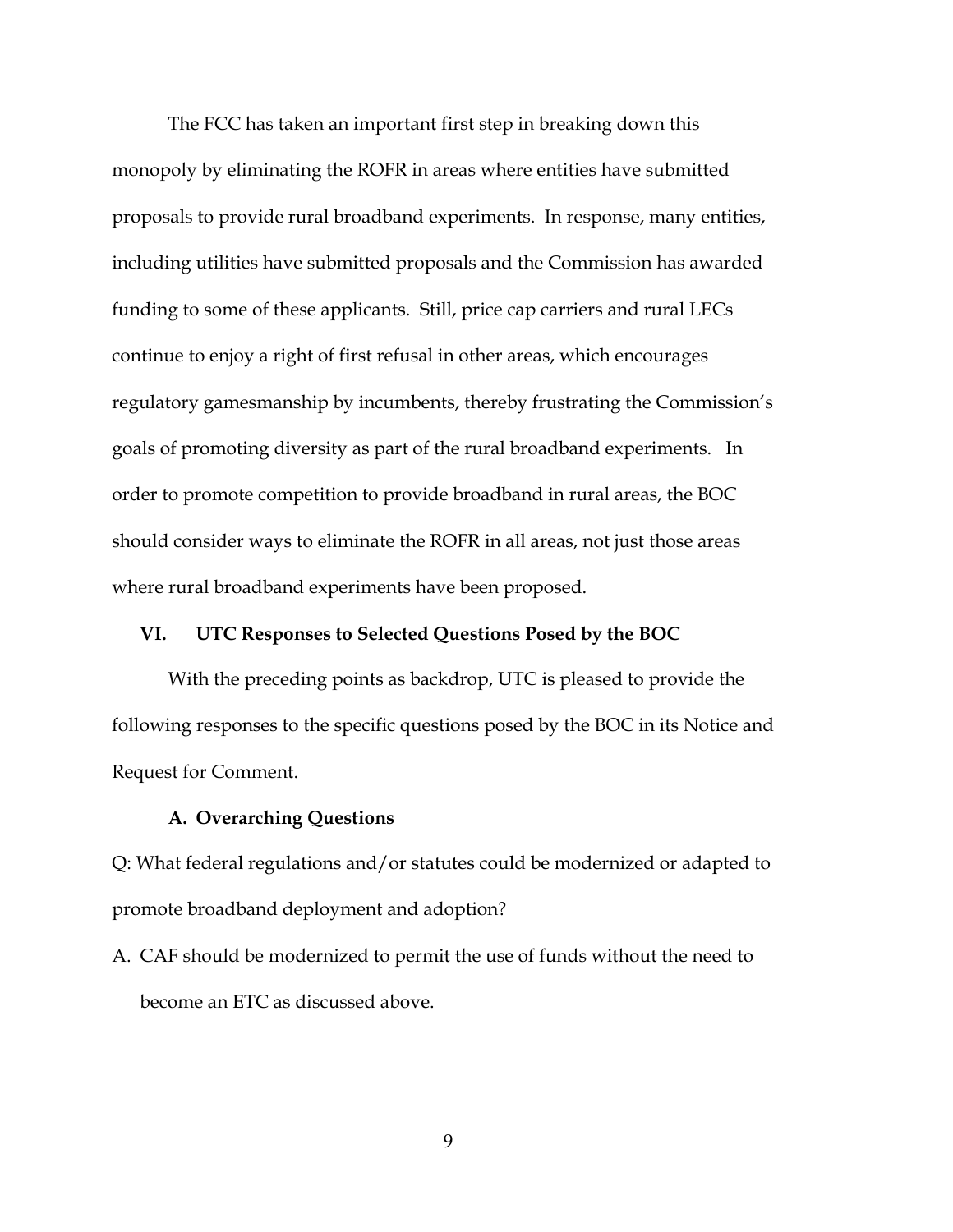### **B. Addressing Regulatory Barriers to Broadband Deployment, Competition, and Adoption**

Q: What regulatory barriers exist within the agencies of the Executive Branch to the deployment of broadband infrastructure?

A: Federal agencies are siloed and the funding programs that they manage are similarly siloed. Broadband infrastructure deployment could be promoted by using electric programs to support broadband deployment.

Q: What federal programs should allow the use of funding for the deployment of broadband infrastructure or promotion of broadband adoption but do not do so now?

A: The RUS Electric Program is an example of a federal program that should allow the use of funding for the deployment of broadband infrastructure and adoption, but does not do so now.

Q: What inconsistencies exist in federal interpretation and application of procedures, requirements, and policies by Executive Branch agencies related to broadband deployment and/or adoption, and how could these be reconciled? One example is the variance in broadband speed definitions.

A: As explained above, the federal government interprets its statutory authority to require that recipients of support under the Connect America Fund must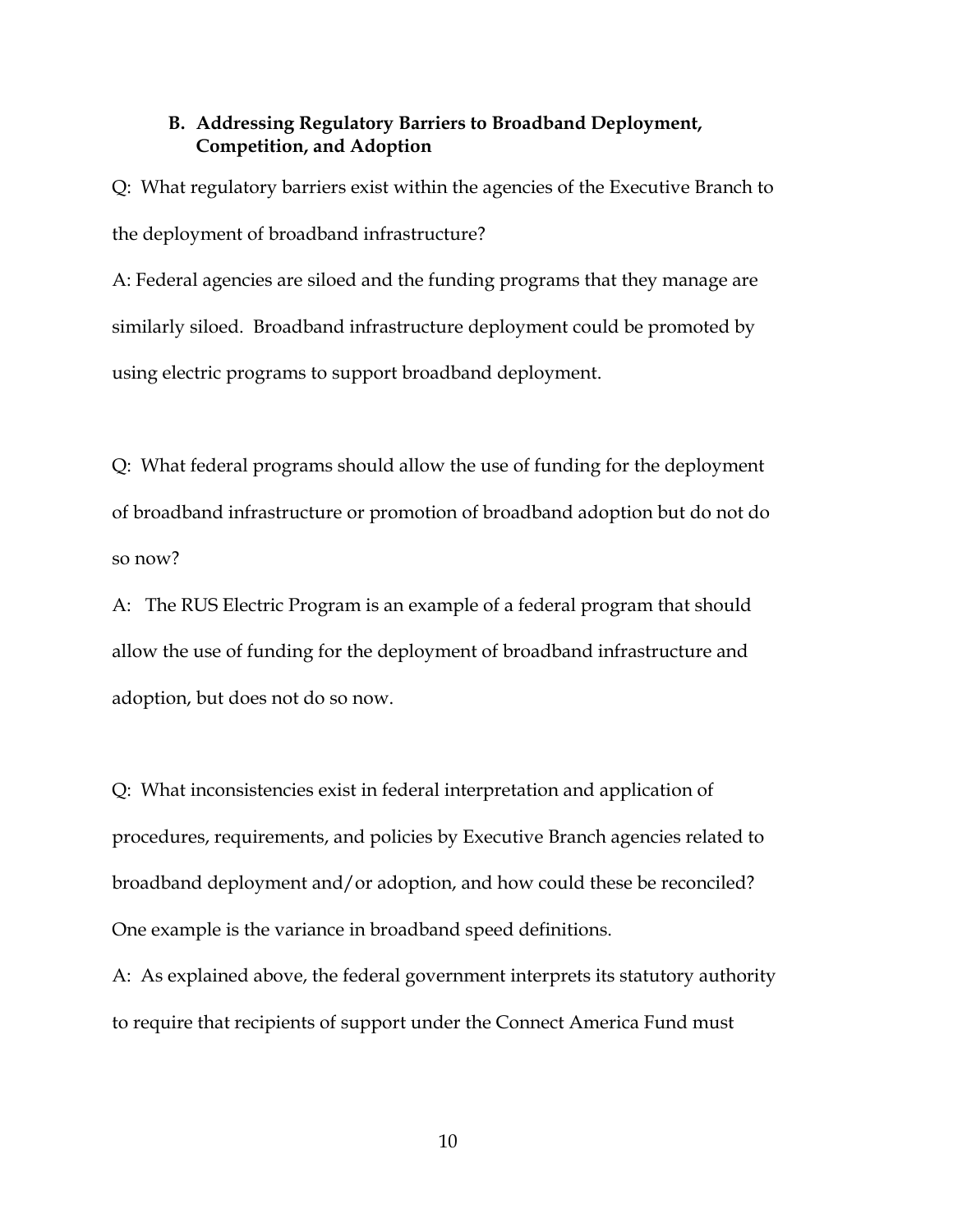become ETCs. UTC urges the BOC to consider ways that the ETC requirement could be eliminated or reduced, which would promote broadband deployment.

Q: Are there specific regulations within the agencies of the Executive Branch that impede or restrict competition for broadband service, where residents have either no option or just one option? If so, what modifications could agencies make to promote competition in the broadband marketplace? A: As explained above, the ETC requirement for access to the Connect America Fund can impede or restrict competition for broadband service, where residents have either no option or just one option. As suggested above, the BOC should consider ways of reducing or eliminating the BOC requirement.

Q: Are there federal policies or regulations within the Executive Branch that create barriers for communities or entities to share federally-funded broadband assets or networks with other non-federally funded networks? Should the federal government promote the implementation of federally-funded broadband projects to coincide with other federally-funded infrastructure projects? For example, coordinating a broadband construction project funded by USDA with a road excavation funded by DOT?

A: As explained above, the federal government could promote the implementation of federally-funded broadband projects to coincide with federal funding of electric programs.

11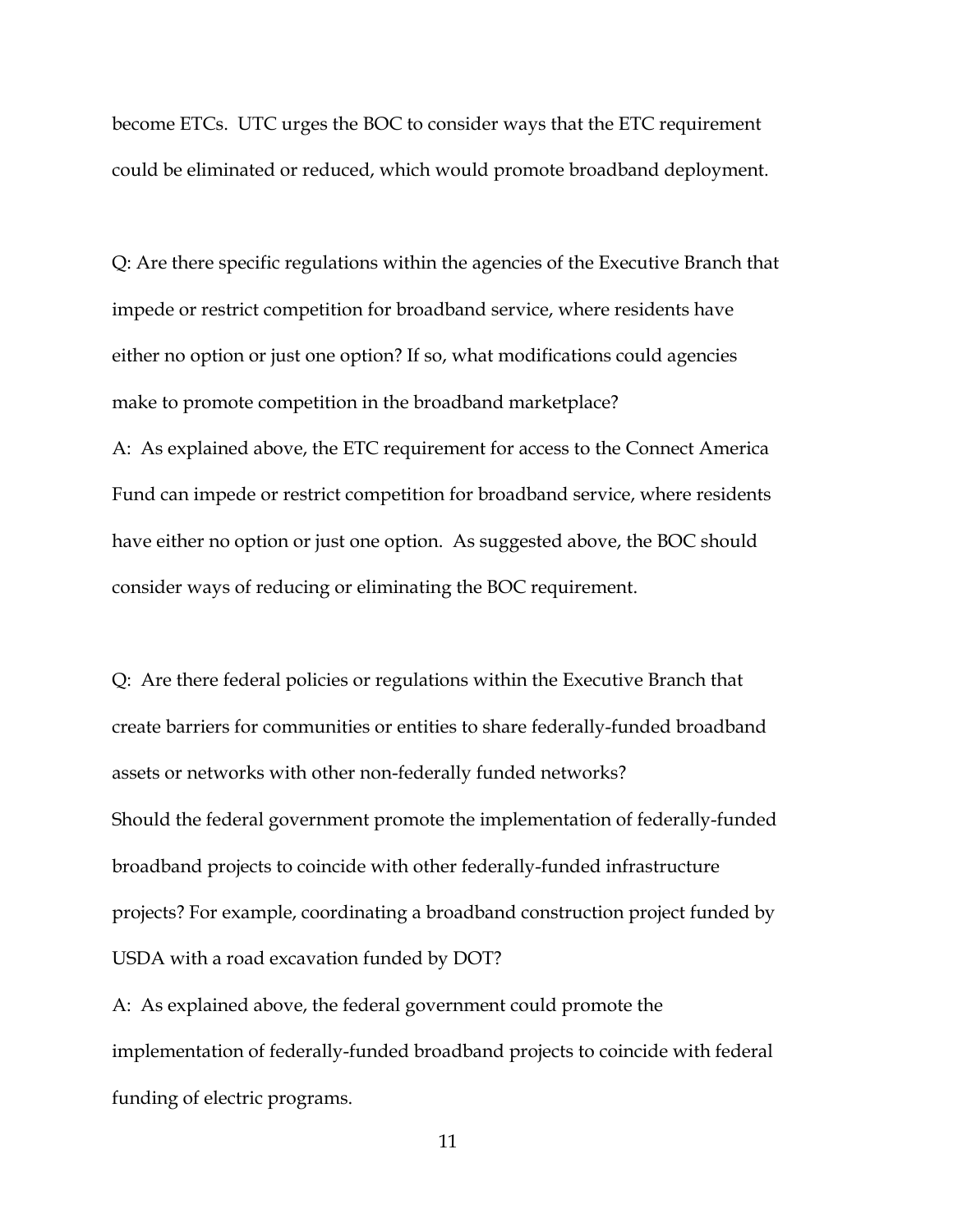#### **C. Promoting Public and Private Investment in Broadband**

Q: How can communities/regions incentivize service providers to offer broadband services, either wired or wireless, in rural and remote areas? What can the federal government do to help encourage providers to serve rural areas? What changes in Executive Branch agency regulations or program requirements could incentivize last mile investments in rural areas and sparsely populated, remote parts of the country?

A: Communities and regions can incentivize service providers to offer broadband services in rural and remote areas by enabling utilities to use existing easements and rights of way for broadband purposes, as described above.

### **D. Issues Specific to Rural Areas**

Q: What federal regulatory barriers can Executive Branch agencies alter to improve broadband access and adoption in rural areas?

A: The FCC could reduce or eliminate the ETC requirement for access to CAF as suggested above.

Q: Would spurring competition to offer broadband service in rural areas expand availability and, if so, what specific actions could Executive Branch agencies take in furtherance of this goal?

A: Yes, competition to offer broadband would promote rural broadband access, and the federal government could promote competition by eliminating the right of first refusal (ROFR) that allows incumbent local exchange carriers to thwart

12